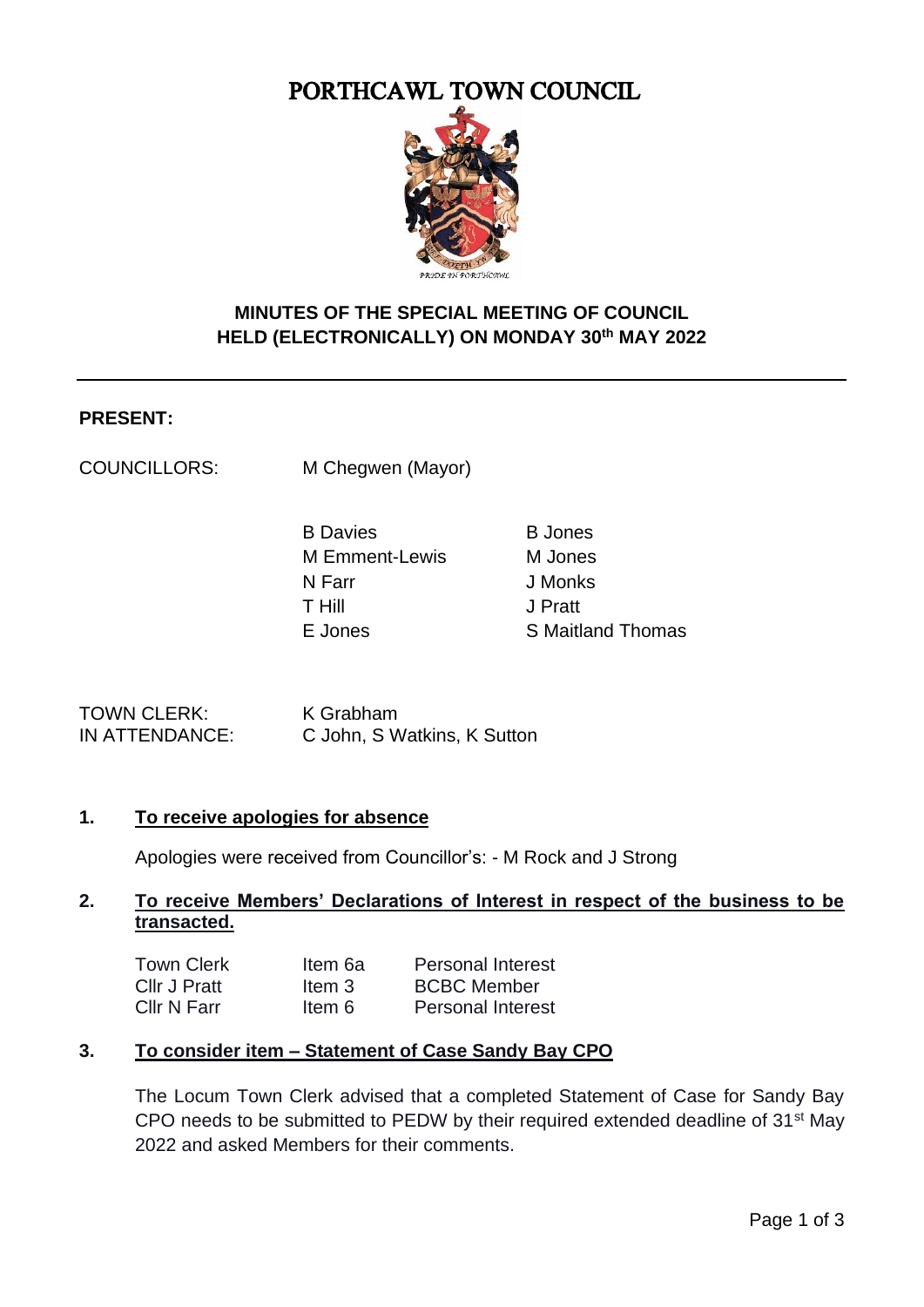Cllr B Jones advised that there was a covenant put on the land in 1936 and that the Physical Training Act should be placed in the statement of case to reflect this information.

Concerns were raised by a number of Councillors regarding the proposed minimal allocated parking for the housing development. It was stated that one parking space should be made available for each bedroom in the property in line with planning regulations.

Cllr E Jones suggested that a reference to the Future Generations Act and Cultural Wellbeing should be included in the statement of Case.

# **Resolved: That the Clerk amends the Statement of Case to reflect the above recommendations and to submit the document to PEDW by the required deadline of 31st May 2022.**

#### **4. To consider item – Revised Standing Orders**

The Clerk advised that the Standing Orders had been updated by One Voice Wales of which reflects public consultation and emergency meetings.

**Resolved: To approve the revised Standing Orders as presented.**

#### **5. To consider item – Co-option Policy**

#### **Resolved: To approve the Co-option Policy as presented.**

#### **6. To consider item – Social Media**

The Mayor advised that he had been made aware of some unacceptable and insulting comments published on social media platforms during the last few weeks. Members were informed that this serious matter had already been reported to the Monitoring Officer at BCBC who had in turn advised that it should be taken further in terms of reporting it directly to the Ombudsman to investigate.

The Clerk advised that she was extremely disappointed and upset to learn of the comments made on social media especially as she was not in any way aware of any problems in the working relationship between herself and Councillors.

Several Councillors shared their concerns relating to the dis-respectful posts placed on social media. Councillors agreed that they have been elected to represent constituents in the town and should be privileged and honoured to represent Porthcawl Town Council.

It was an expectation by the vast majority of Members that an apology should be placed on social media sites and also provided to Full Council for the comments made. Cllr B Jones advised on two occasions that no apology would be forthcoming.

# **Resolved: That individual Councillors & the Town Clerk forwards their own complaints relating to the defamatory social media posts directly to the Ombudsman for them to investigate.**